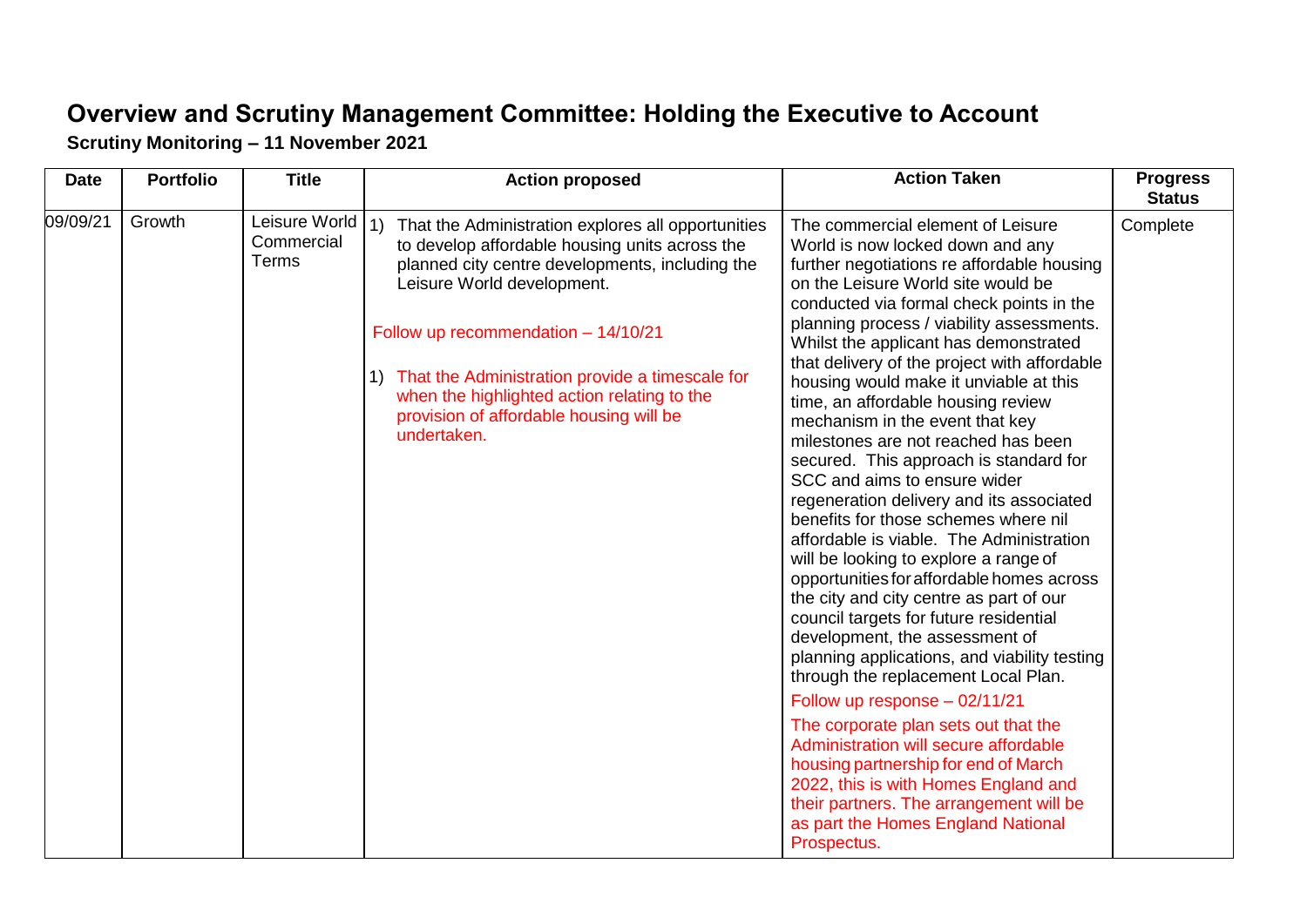| <b>Date</b> | <b>Portfolio</b> | <b>Title</b>                              | <b>Action proposed</b>                                                                                                                                                                             | <b>Action Taken</b>                                                                                                                                                                                                                                                                                                                                                                                                                                                   | <b>Progress</b><br><b>Status</b> |
|-------------|------------------|-------------------------------------------|----------------------------------------------------------------------------------------------------------------------------------------------------------------------------------------------------|-----------------------------------------------------------------------------------------------------------------------------------------------------------------------------------------------------------------------------------------------------------------------------------------------------------------------------------------------------------------------------------------------------------------------------------------------------------------------|----------------------------------|
| 14/10/21    | Growth           | <b>Bus Service</b><br>Improvement<br>Plan | That the Council work with Xelabus to encourage<br>and support them to modernise their fleet.                                                                                                      | Xelabus have already benefitted from the<br><b>SCC administered Clean Bus</b><br>Technology programme to retrofit their<br>whole fleet to be "Euro VI" compliant.<br>Further fleet enhancements will be<br>pursued in partnership with all the bus<br>operators as part of the BSIP and the<br>subsequent Enhanced Partnership (EP).<br>This would be subject to securing future<br>external funding or be commercially led.                                          | Complete                         |
|             |                  |                                           | That the Cabinet Member gives consideration to<br>$\mathbf{2}$<br>the support that the Council can provide to the<br>Southampton Bus User Group to ensure that it is<br>both active and effective. | Ongoing public engagement on public<br>transport is being considered as part of<br>the Southampton BSIP. A Hampshire<br>Bus User Group/Forum is being set up<br>and further consideration is being made<br>with regards to the Cycle Forum and<br>future expansion to cover other forms of<br>transport/mobility. The BSIP has an<br>ambition to develop Passenger Charters<br>which aim to give bus passengers more<br>of a voice with bus operators and the<br>LTA. | In progress                      |
|             |                  |                                           | That a summary of the consultation findings that<br>3)<br>informed the Bus Service Improvement Plan is<br>circulated to the Committee.                                                             | As part of the development of the BSIP<br>during Summer 2021 a public perception<br>survey was carried out to collect people's<br>views on buses and identify what<br>priorities they had. This had 2,260<br>responses and a summary of the survey<br>forms Appendix 2 of the published BSIP<br>https://transport.southampton.gov.uk/con<br>nected-southampton-2040/bus-service-<br>improvement-plan/                                                                 | Complete                         |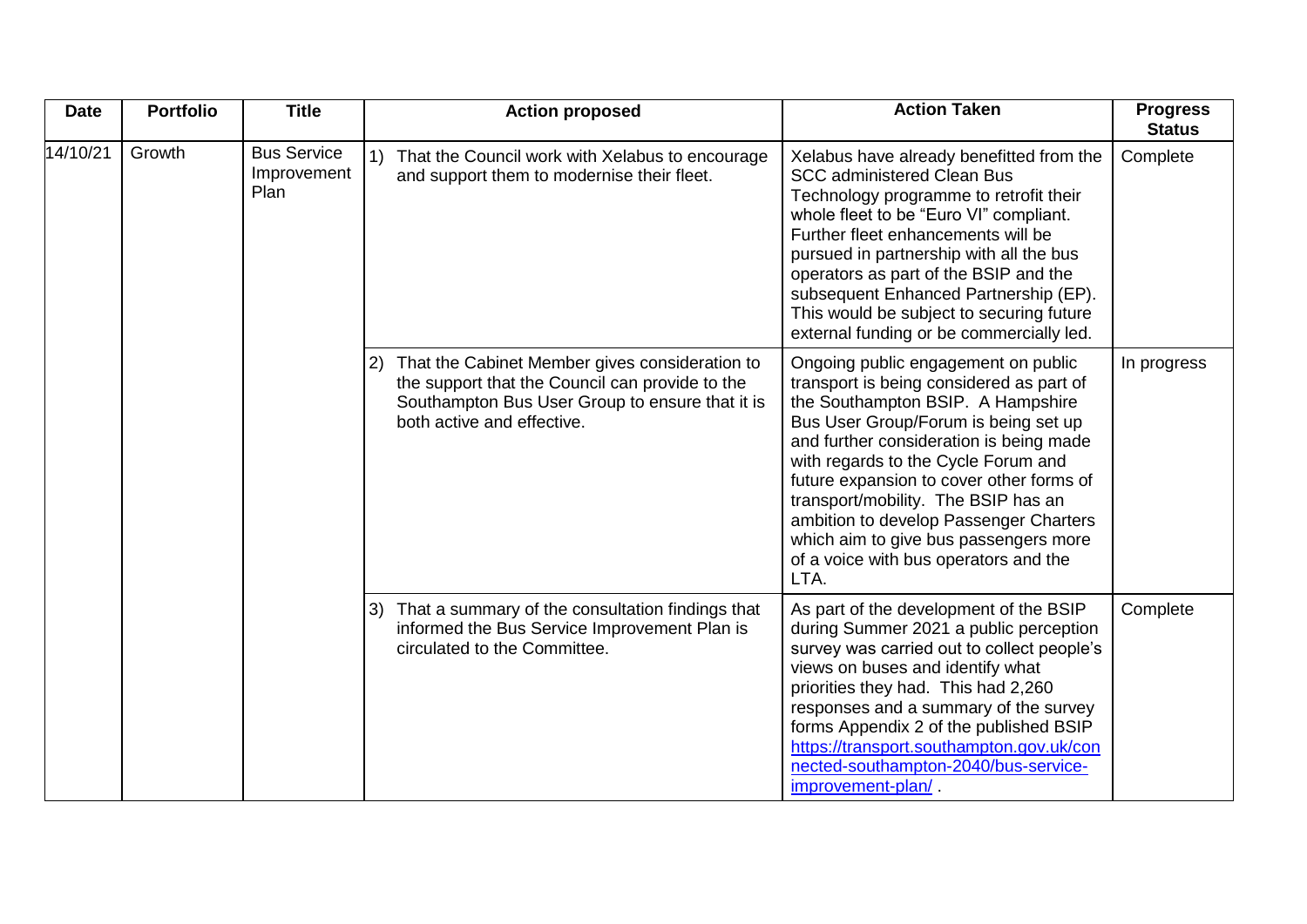| <b>Date</b> | <b>Portfolio</b> | <b>Title</b> | <b>Action proposed</b>                                                                                                                                                                                           | <b>Action Taken</b>                                                                                                                                                                                                                                                                                                                  | <b>Progress</b><br><b>Status</b> |
|-------------|------------------|--------------|------------------------------------------------------------------------------------------------------------------------------------------------------------------------------------------------------------------|--------------------------------------------------------------------------------------------------------------------------------------------------------------------------------------------------------------------------------------------------------------------------------------------------------------------------------------|----------------------------------|
|             |                  |              |                                                                                                                                                                                                                  | The survey was promoted on SCC<br>websites, social media channels, media<br>releases and via People's Poll                                                                                                                                                                                                                           |                                  |
|             |                  |              | 4) That, to encourage feedback, future consultation<br>on plans and proposals relating to bus services is<br>publicised and promoted more widely, across<br>various platforms and channels.                      | SCC will be considering the best<br>approach to ongoing engagement<br>ensuring is secures a wide range of<br>current and future bus users and<br>stakeholders and consider different<br>mediums to achieve this.                                                                                                                     | Complete                         |
|             |                  |              |                                                                                                                                                                                                                  | The survey had 2,260 responses which<br>is a high level for a transport survey.<br>This was an informal survey so not put<br>on the consultation section of the SCC<br>website but promoted via SCC social<br>media, websites, bus operators (website<br>& social media), media releases, and e-<br>newsletters e.g. People's Panel. |                                  |
|             |                  |              |                                                                                                                                                                                                                  | The Enhanced Partnership Plan &<br>Scheme is required to have statutory<br>public consultation. This would be<br>promoted in similar ways but other<br>options to publicise more widely can be<br>considered.                                                                                                                        |                                  |
|             |                  |              | 5) That, to enable oversight, the Committee are<br>provided with an update on the current status of<br>the various bus service improvement schemes<br>included within the Transforming Cities Fund<br>programme. | This will follow once the overarching<br>review of the TCF Programme is<br>completed with the Cabinet Member and<br>DfT. Expected to conclude by March<br>2022.                                                                                                                                                                      | In progress                      |
|             |                  |              | 6) That the Committee are provided with outline<br>timescales for the delivery of the key ambitions<br>and actions contained within the Bus Service<br>Improvement Plan.                                         | The progression of the delivery of<br>schemes, beyond the usual activities of<br>SCC and bus operators, is contingent on<br>the level of funding awarded by DfT. The<br>BSIP has been submitted and officers<br>are working on the next stage $-$ the                                                                                | In progress                      |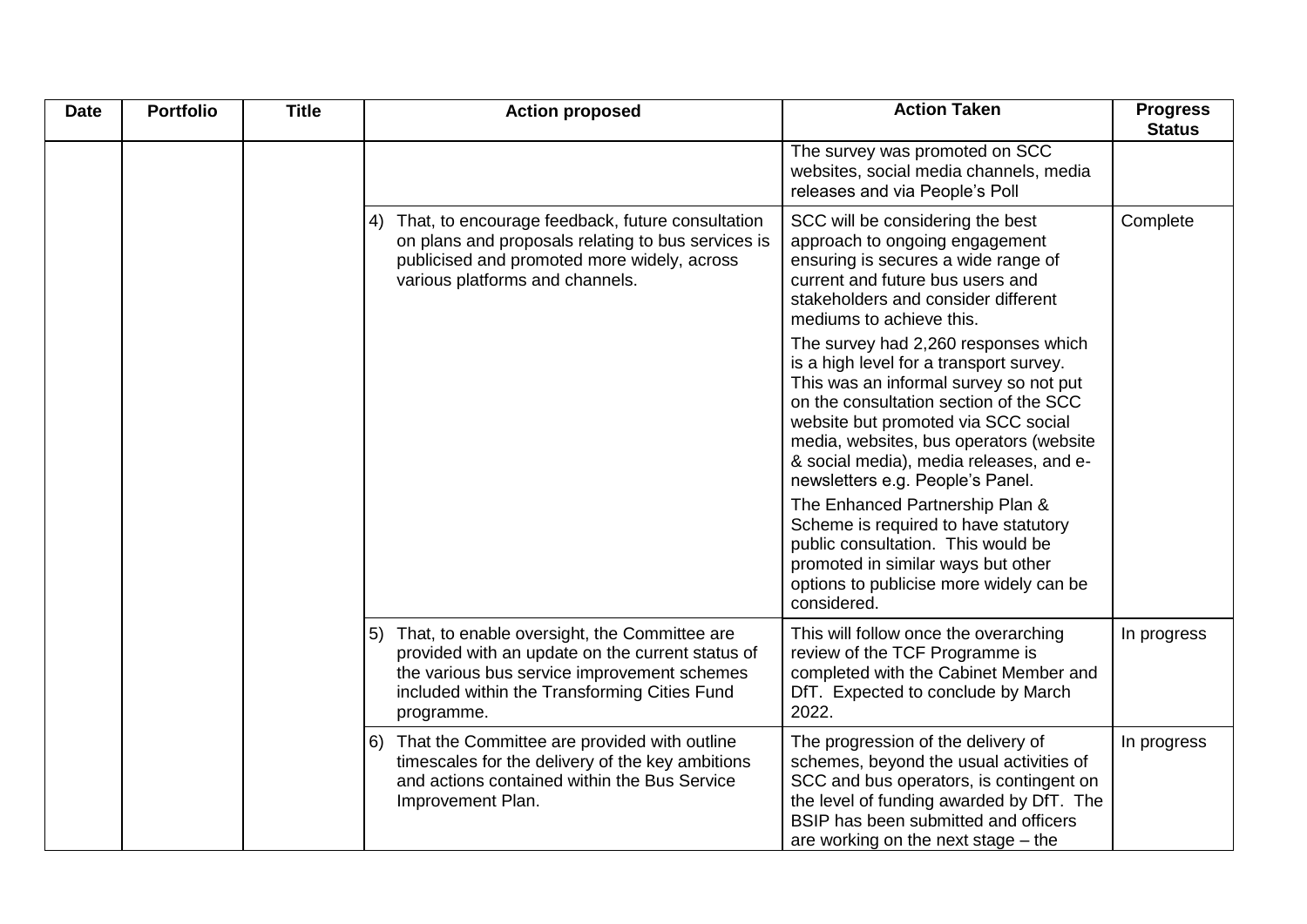| <b>Date</b> | <b>Portfolio</b>                 | <b>Title</b>                                   | <b>Action proposed</b>                                                                                                                                                                  | <b>Action Taken</b>                                                                                                                                                                                                                                                                                                                           | <b>Progress</b><br><b>Status</b> |
|-------------|----------------------------------|------------------------------------------------|-----------------------------------------------------------------------------------------------------------------------------------------------------------------------------------------|-----------------------------------------------------------------------------------------------------------------------------------------------------------------------------------------------------------------------------------------------------------------------------------------------------------------------------------------------|----------------------------------|
|             |                                  |                                                |                                                                                                                                                                                         | Enhanced Partnership Plan &<br>Scheme(s). This will detail out the initial<br>set of activities/schemes, subject to<br>funding. This is due to be completed by<br>March 2022.                                                                                                                                                                 |                                  |
|             |                                  |                                                |                                                                                                                                                                                         | This will then provide an outline<br>programme during Summer 2022.                                                                                                                                                                                                                                                                            |                                  |
|             |                                  |                                                |                                                                                                                                                                                         | There is an expectation that there will be<br>6 monthly reporting on the progress on<br>the delivery of the BSIP and EP. The<br>first of these will be in Autumn 2022 - six<br>months after EP starts. There is also a<br>requirement to do an annual review of<br>the BSIP to ensure that it remains<br>relevant and consistent with policy. |                                  |
| 14/10/21    | Children's<br><b>Social Care</b> | Childhood<br>Obesity $-$<br>Progress<br>Update | 1) That, reflecting the activity and stated ambitions<br>of the Cabinet Member, the Panel are provided<br>with updated timescales and milestones against<br>the agreed recommendations. | A task and finish group has been set up<br>to implement the recommendations.<br>Updated timescales and milestones will<br>be available once agreed at the first<br>meeting of the group on 10/11/2021                                                                                                                                         | In progress                      |
|             |                                  |                                                | That the Cabinet Member clarifies the<br>2)<br>Administrations position with regards to the<br>recommendation relating to restricting the growth<br>in hot food takeaways.              | A Public Health Planner is expected to<br>be in post from January 2022. The post<br>will contribute to the development of<br>policies based upon [a] appropriate<br>evidence, [b] best practice and [c] within<br>the constraints of the planning system.                                                                                     | In progress                      |
|             |                                  |                                                | That the Cabinet Member outlines the timescales<br>3)<br>for the development of the proposed Childhood<br>Obesity Strategy / Action Plan.                                               | The task and finish group will develop an<br>action plan which builds on the<br>recommendations of the scrutiny inquiry.<br>The action plan will be finalised by the<br>group on March 2022                                                                                                                                                   | In progress                      |